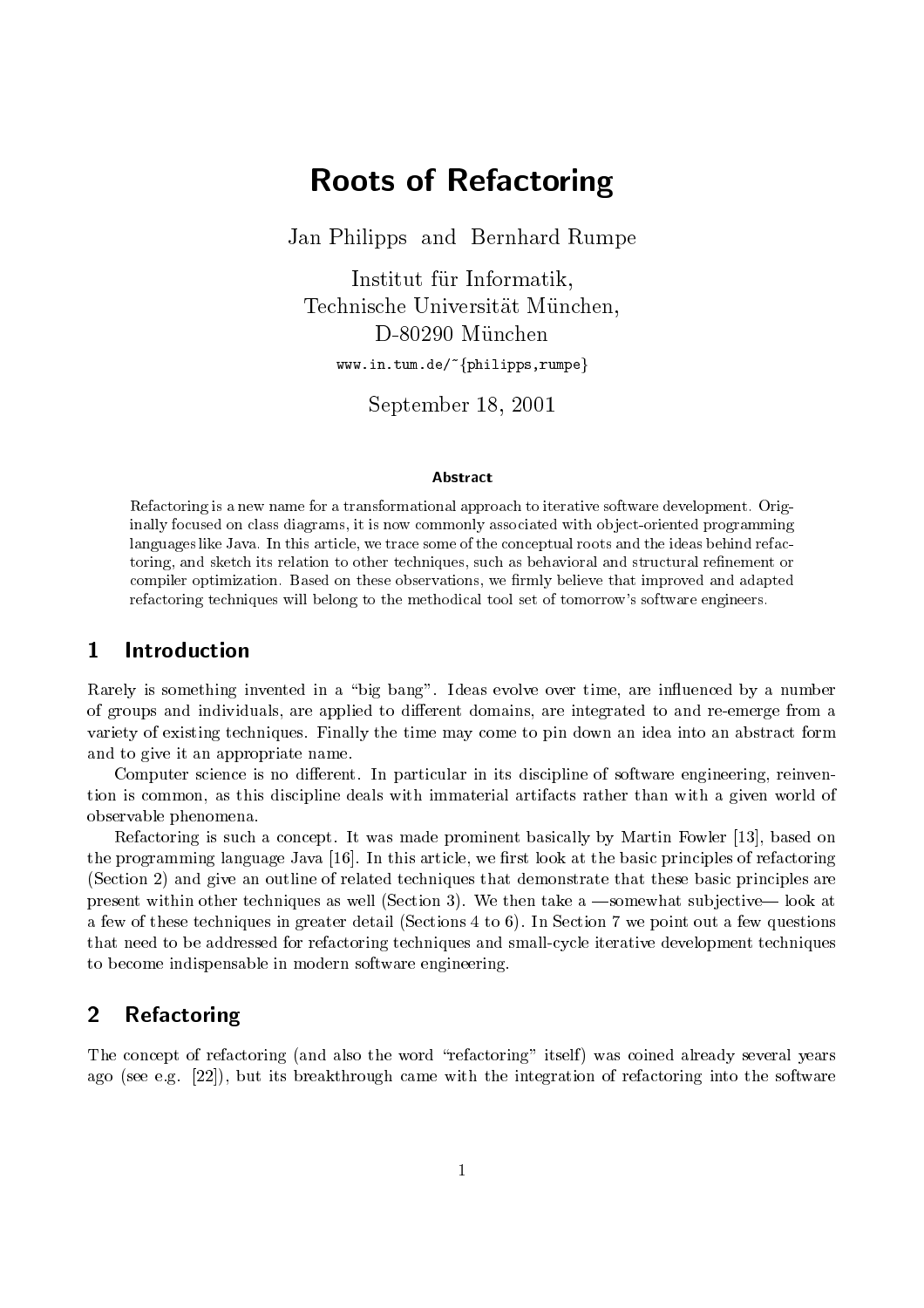development process *Extreme Programming* [4]. In fact, Fowler himself contributes much of the ideas of refactoring to Ward Cunningham and Kent Beck. In [13, pp. 53f], he defines refactoring as follows:

- **Refactoring (noun)** A change made to the internal structure of software to make it easier to understand and cheaper to modify without changing the observable behavior of the software.
- **Refactor (verb)** To restructure software by applying a series of refactorings without changing the observable behavior of the software.

Fowler informally applies refactoring techniques to the programming language Java and explains the structural changes through exemplifying class diagrams. He presents 72 refactorings in his book, among them "extract class", "move field/method", "introduce explaining variable", "replace delegation with inheritance", or "substitute algorithm".

All refactorings are presented in the same systematic format: The name of the refactoring, a short summary, a motivation, the mechanics and examples. The two most important sections are motivation and mechanics. The motivation includes a problem description that allows a programmer to match his problem to the refactoring and to understand whether the refactoring will solve this problem. The mechanics section lists a series of concise steps to be applied when carrying out the refactoring. These steps a presented in a constructive manner, such that they can immediately be applied.

Refactoring in the sense of Fowler [13] can be characterized by the following statements:

- 1. Refactoring deals with internal *structure of software*. Thus, the techniques of refactoring are applied to programming artifacts such as source code.
- 2. Refactoring explicitly preserves the observable behavior. This demonstrates that although refactoring primarily deals with structure, it cannot disregard behavior.
- 3. Refactoring aims at improving a given situation according to a given informally expressed goal; examples for such goals are reduction of development costs, or improvement of readability, maintainability, speed of execution, or memory demands.
- 4. Refactoring steps are rather small and can systematically be combined to more powerful se*quences* allowing to build sophisticated tactics to achieve ambitious goals.
- 5. Refactoring is a constructive, rule based technique that starts with a given situation, a goal and a series of constructive steps, such as "move a to b, then rename c, then check d" to achieve that goal.
- 6. Refactoring is applied by software engineers. Refactoring techniques are designed to be applied manually. However, there are attempts to implement tool assistence, such as the refactoring browser  $[6]$ .
- 7. The correctness of an application of a refactoring rule is in the responsibility of the developer. In the XP process application of refactoring rules is assisted by tests to increase confidence in the correctness of the rule application. However, there is (currently) no proof system that allows to formally prove correctness – neither automatic nor interactively.

As mentioned in this list, refactoring as presented in [13] only deals with behavior preserving transformations. Progress in the evolution of the system design is defined only informally: The new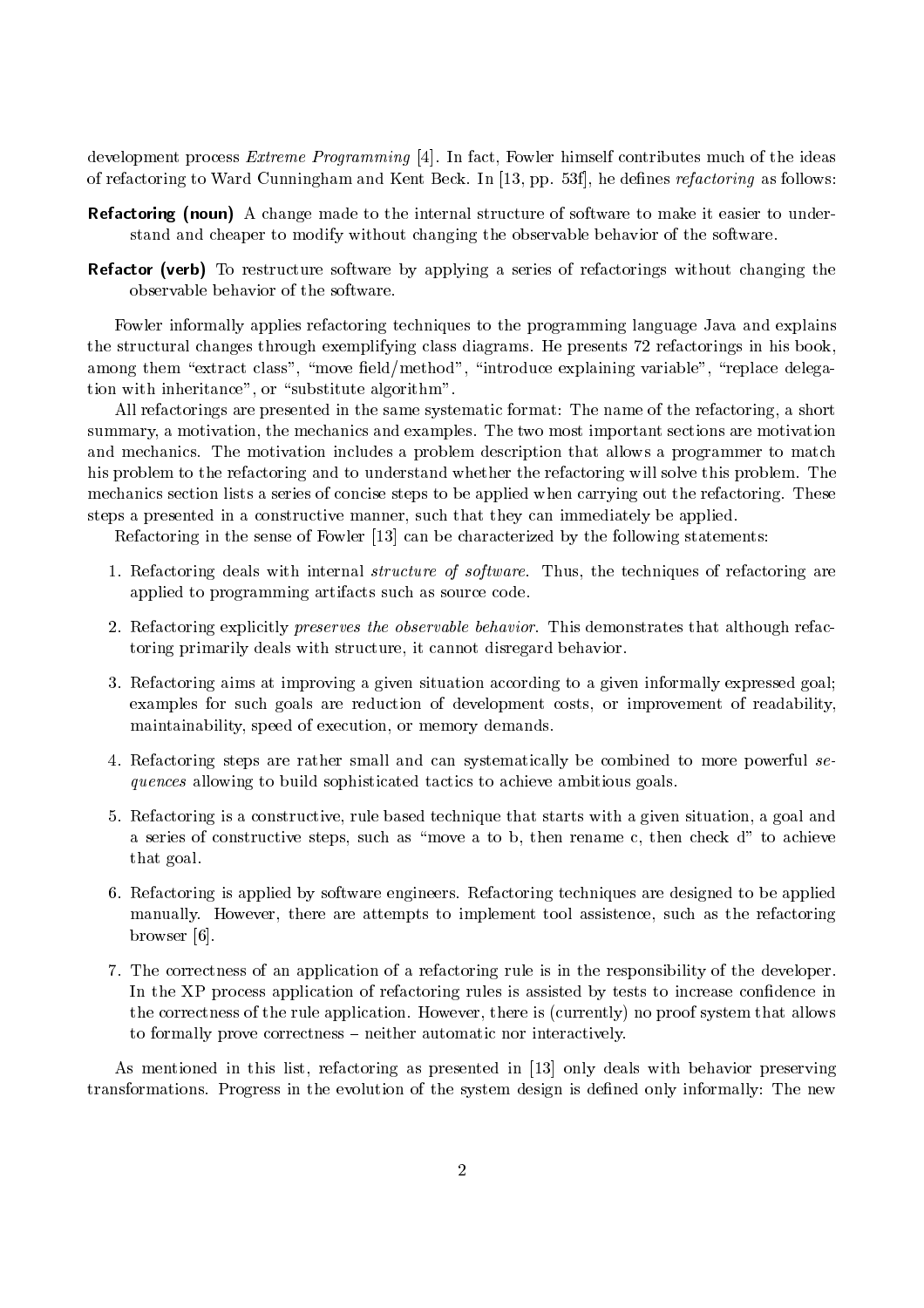

Figure 1: Refactoring Example ("Pull Up Method")

system should be easier to understand, to maintain and to extend. The guiding principles behind this are based on well-known, but informal and sometimes conflicting programming heuristics.

Not only the applied measure in refactoring is informal, however. The correctness of the transformation steps in the sense that they preserve system behavior is not formally justified. In fact, necessary context conditions are all too often left implicit. For example, Figure 1 shows the wellknown refactoring step that lifts common methods to a superclass ("Pull Up Method", [13, p. 322]) has the obvious side condition that the methods SubClass1.meth() and SubClass2.meth() are behaviorally equivalent. This is a rather strong requirement, as verification of object-oriented programs is highly nontrivial. A sufficient, but very strong criterion is obviously syntactical equality which at least can help to remove the redundancy that results from cut-and-paste of source code.

In the context of Extreme Programming, this lack of formality is somewhat alleviated by a rigorous testing discipline. In a pragmatic sense, two methods can be regarded as equivalent, if they pass the same (rather complete) set of test cases.

Not all refactorings need to be justified by formal reasoning: For example, if just SubClass1.meth() is moved to the superclass while SubClass 2.meth () remains in its subclass, the proof obligation can be omitted, because overriding preserves the previous behavior.

#### 3 **Transformational Approaches**

In the last section, we noted that refactoring steps improve the system structure under a given metric, while the observational behavior of the system remains unchanged. Obviously, this is only true for appropriate and usually rather coarse notions of observable behavior. If execution time is considered part of the observable behavior of a system —as is the case for real-time process control systems—, a refactoring step that extends execution time can be regarded as a critical change in behavior.

Since there is some variability in the choice of behavior notion and goal metric, it seems reasonable to relax the requirement of observational equivalence somewhat, and to allow or even enforce certain "improvements" in behavior as well as optimization of non-functional goals. This generalization puts refactoring close to the well-known concept of *refinement*, as pioneered by Dilkstra [12]. Wirth [34] and Bauer [2].

Although many approaches use the concept of behavior preserving or refining transformations, the first approaches to explicitly make use of behavioral equivalence and refinement were algebraic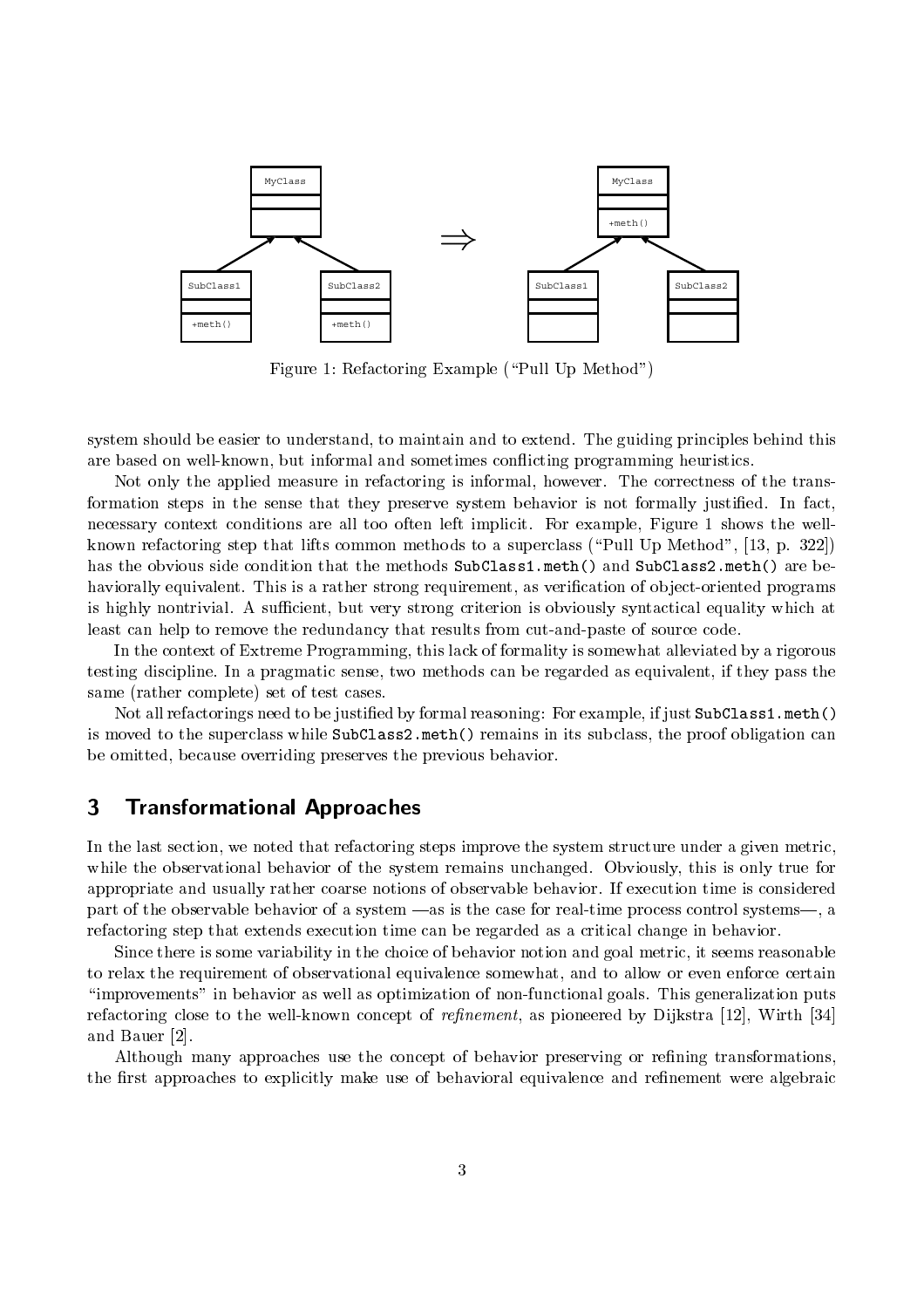specification techniques.

For example, OBJ [14] employs *hidden sorts* that allowed to explicitly distinguish between internal and externally visible behavior. In [15], Goguen describes this approach and its implications to the preservation of externally visible behavior from a current perspective. Most important, this and other approaches (e.g., Spectrum [9]) show, that it is possible to explicitly define "externally visible behavior" and base rigorous proof techniques on this definition. The standard refactoring approach, however, only uses an informal and implicit notion of behavior defined through its tests. In the sense of Goguen these tests are "experiments" on the system, which are possible since the probed functionality is externally visible. In practice, however, the tests defined for a system are usually based on different visibility assumptions. Method tests are more fine-grained than unit tests and can therefore see more details. This becomes apparent, when a (local) method is refactored and its method tests are not appropriate anymore. External tests instead still apply.

Let us now give a few examples for refinement techniques from different computer science areas. We do not attempt to give a complete overview, but mainly try to show variants of applications of this principle, where refactoring is only one of the most recent and prominent.

**Behavioral refinement of state machines** as shown in [28, 31] and also as an example in [29] has a large variety of variants. State machines (in various incarnations such as Statecharts [18],  $I/O$ Automata [21],  $\omega$ -automata, Mealy and Moore machines and many others) describe component or system behavior rather than system structure. Manipulation of statemachines therefore directly affects behavior, and the preservation of behavioral equivalence normally would be too restrictive. Instead, the idea is to add details to derive concrete implementations from abstractly specified behavior.

In Section 6, we will give a short overview over such state machine transformations.

**Refinement of dataflow architectures** as discussed in [24, 25] describes a number of transformational rules on a software architectural language that is suited for distributed systems with asynchronous communication. Some of the transformations just improve the structure of a system, while others also affect the behavior of the system at its interfaces. A clearly defined notion of *observable behavior* allows that approach to precisely define what preservation and refinement of behavior means.

Section 5 discusses this approach in more detail, and gives an example of such a set of transformations.

- **Refactoring of Class Diagrams** by William Opdyke [22] showes how to migrate functionality and attributes between classes as well as how to merge and split classes on a class diagram notation (essentially a subset of today's UML [17]). The goal is to improve the design of the system for further maintenance and extension.
- **Refinement Calculus** [1] is a framework for the stepwise derivation of imperative programs from a specification, based on early work of Diikstra [12] and Wirth [34]. As a verification methodology, refinement calculus is quite successful; as a software development methodology, it has its weak points, as pointed out by Michael Jackson [19]: "You must already have solved the problem before the solution process is begun".
- Computer-Aided Intuition-Guided Programming (CIP) was a larger project led by F. L. Bauer at the Technische Universität München, one of the organizers of the famous conference on Software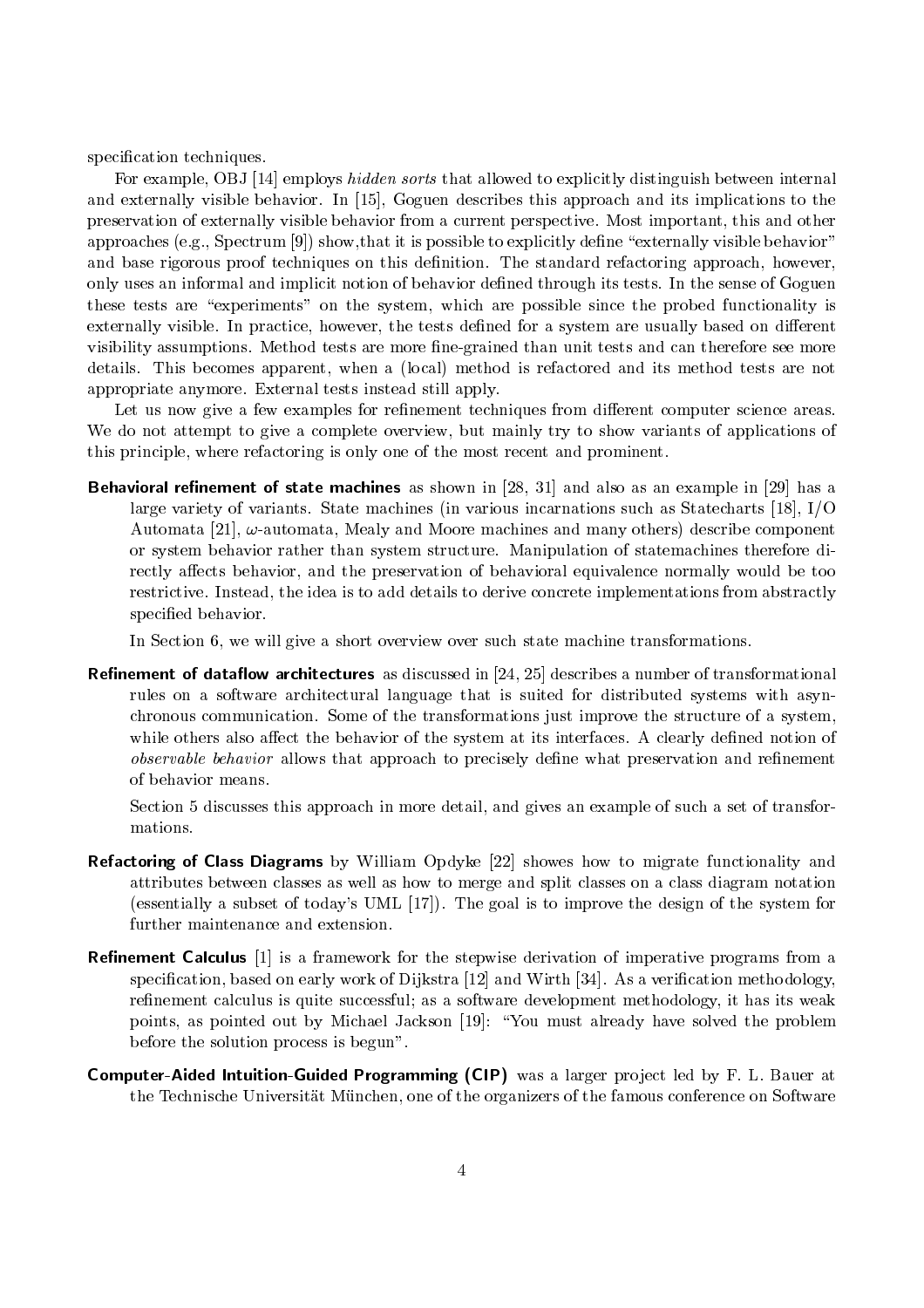Engineering 1968 in Garmisch, near Munich.

The project developed a wide-range language [3] that included several sublanguages for specification, functional, applicative, imperative and assembler programming. Its main purpose was to allow interactive transformation of an abstract specification into an efficient and executable program. There are steps involved that strongly remind to refactoring, but they do have a very precise and formal underpinning.

In Section 4, we will show a a number of CIP-transformations on program structure.

Common to all these approaches is that —like refactoring— they are conscious design decisions. While in principle refactorings can be automated, for instance in program transformation systems, such automatization has so far failed to enter mainstream programming practice.

In compiler design, however, automatic refactorings are ubiquitous: Already early FORTRAN compilers offered optimizations based on rewritings of the program, and elaborate optimization phases are state-of-the-art in compiler technology for imperative programming languages. They preserve the functional behavior, while improving execution time and memory usage. Some optimizations try to reduce branching or to optimize register use; others apply on the source code level: Algebraic transformations based on solid mathematical semantics of a programming language allow to transform expressions such as  $a + b - a$  to b,  $a * 0$  to 0 etc. Transformation steps are at the core of modern compilers for functional programming languages [20]. Tail-recursion elimination, where recursion can be translated into iteration, is a common optimization of functional programming language compilers; it is also one of the transformations known from the CIP project (see [2]).

Transformations that preserve behavior or correctness are by no means an original invention of computer science. Arguably the most ambitious "refactoring" so far undertaken is the unified presentation of mathematics of the group of mathematicians known as Nicolas Bourbaki [11].

Mathematicians use refactoring-like techniques also on a smaller scale: Given a proof for a theorem, it is always worth searching for a more beautiful or shorter proof. The application of mathematical calculi can also be regarded as refactoring. Solving an equation in order to find the value of a variable is done by stepwise transformations that preserve the value of the variable until finally the equation has the form  $a = \ldots$  explicitly showing the value.

#### 4 **The Munich Project CIP**

We now briefly sketch the Computer-Aided Intuition-Guided Programming project (CIP) and relate its ideas from over 20 years ago to modern concepts and languages. Some of the project's main results are published in  $[3]$  and are strongly connected to  $[2]$ .

The central theme of the CIP project was to develop programs by a series of small, well understood transformations. Beginning with an abstract specification written in an algebraic style, the transformation steps lead to an executable and efficient program. A precise underlying semantics ensures the correctness of the applied steps.

The CIP project was based on its own language. The applicative and imperative parts where inspired by languages from the Algol family. Object-orientation was just about to emerge at that time and therefore was not directly incorporated —it only showed up in form of "devices" that couple the data and module concept. In particular, a module concept (influenced by Parnas, [23]) and strong concepts for the definition of abstract data types are present.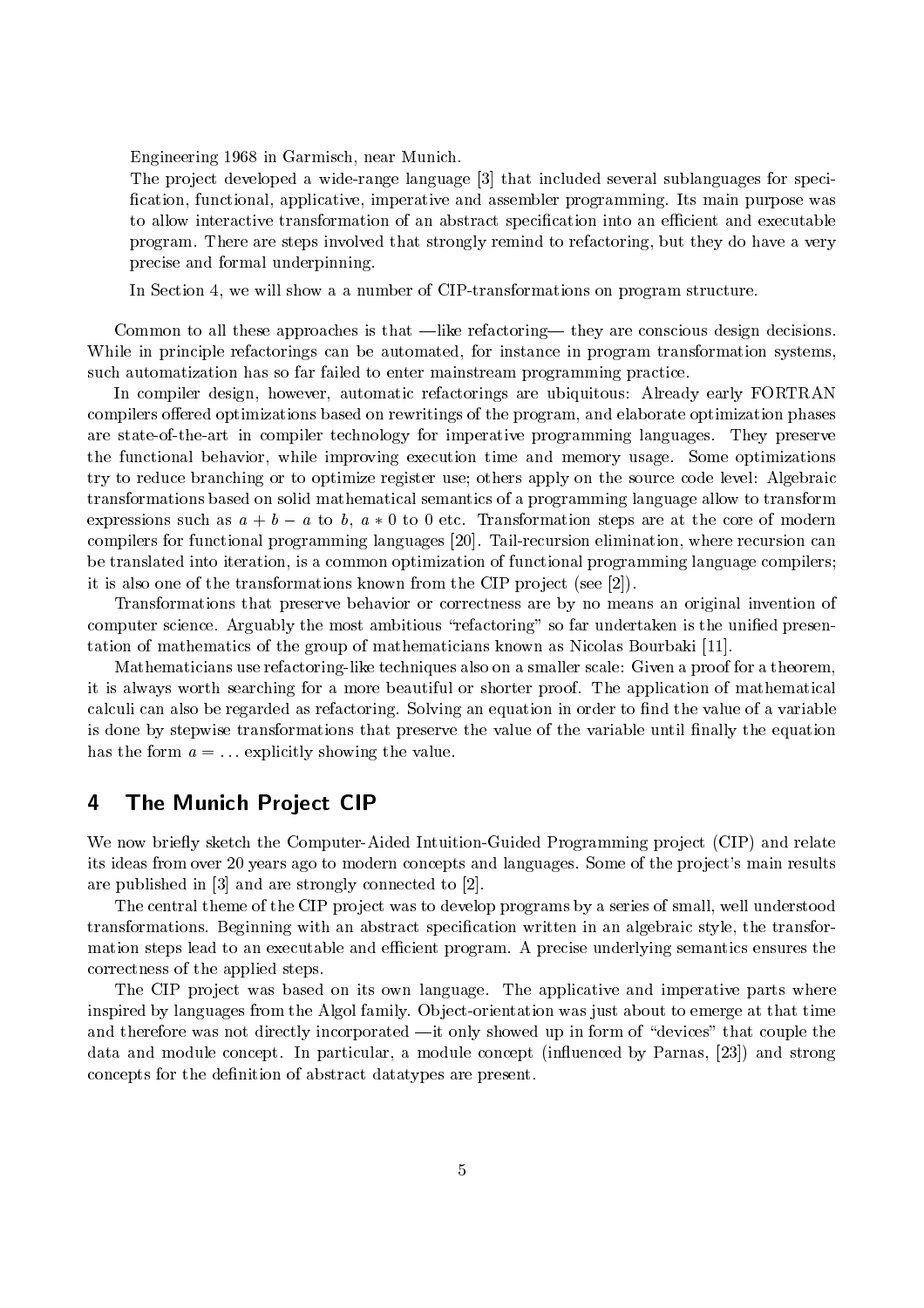Beyond the programming and specification language, the project used a rule-based language to describe transformations. A transformation is specified as an *abstract schema*, using so called *schema variables* that replace parts of the target language. Here is an example for a simple rule to eliminate a conditional statement:

$$
\frac{\text{if } E \text{ then } A \text{ else } B}{A} \qquad \qquad \text{Boolean expression } E \text{ is a tautology}
$$

This rule uses scheme variables  $E$ , A and B to identify parts of the expression to be transformed. The side condition of the rule states that the transformation is only valid if the Boolean expression  $E$ is equivalent to "true". This is a typical rule that is close in spirit to the refactoring rules of [13]. In a similar vein, CIP provides rules for algebraic optimization, control structure manipulation, folding and unfolding of functions, and for the change of data structures.

| $E + E$ | Expression $E$ is side-effect | $V := E$ ; $S$ | Variable $V$ unused in statement   |
|---------|-------------------------------|----------------|------------------------------------|
| $2*E$   | free and deterministic        | $S$ ; $V := E$ | Signersion $E$ is side-effect free |
| (a)     | (b)                           |                |                                    |

Figure 2: CIP Transformation Rules

Algebraic optimization mainly occurs with expressions, or folds and unfolds parts of an expression. An example for a simple algebraic optimization is shown in Figure 2(a). With this rule,  $3+3$  can be replaced by 2\*3. However, it can not be applied to  $(i++)+(i++)$ , as this expression is not free of side effects. Neither can it be applied to Math.random()+Math.random(), as this expression is not deterministic. This example also shows that many of these rules apply in both directions.

Figure  $2(b)$  shows an example of control structure manipulation. It deals with the reordering of program statements. There are many more sophisticated rules, in particular rules to treat branches, loops, or rules that fold statement sequences into procedures; these rules also deal with result assignment, side effects, and other peculiarities.

The rules shown so far deal with structural or algebraic manipulations that preserve observable behavior. CIP also provides rules for refining behavior. Such a transformation adds details to an abstract specification of a program, e.g. describing not only the desired outcome, but also how to calculate the result. This however is only possible if the artifact to be manipulated is abstract in the sense that it allows several different behaviors and implementations. For this purpose CIP uses an abstract specification sublanguage that allows declarative formulation of program properties. Interestingly, this sublanguage has some conceptual similarities to OCL [33].

An example of the use of behavior refinement is a specification that describes that each object in a given set shall receive a method call. Since sets usually are unordered while the effect of the specified operation may depend on this order, there is some natural underspecification. We can apply CIP transformations to replace such a set by an appropriate implementation (e.g. SortedSet in Java) that allows us to determine the order. Therefore we transform the previously underspecified definition into an executable program.

When looking at the characteristics of CIP transformations, we find —apart from the different programming language— some differences to the refactoring approach: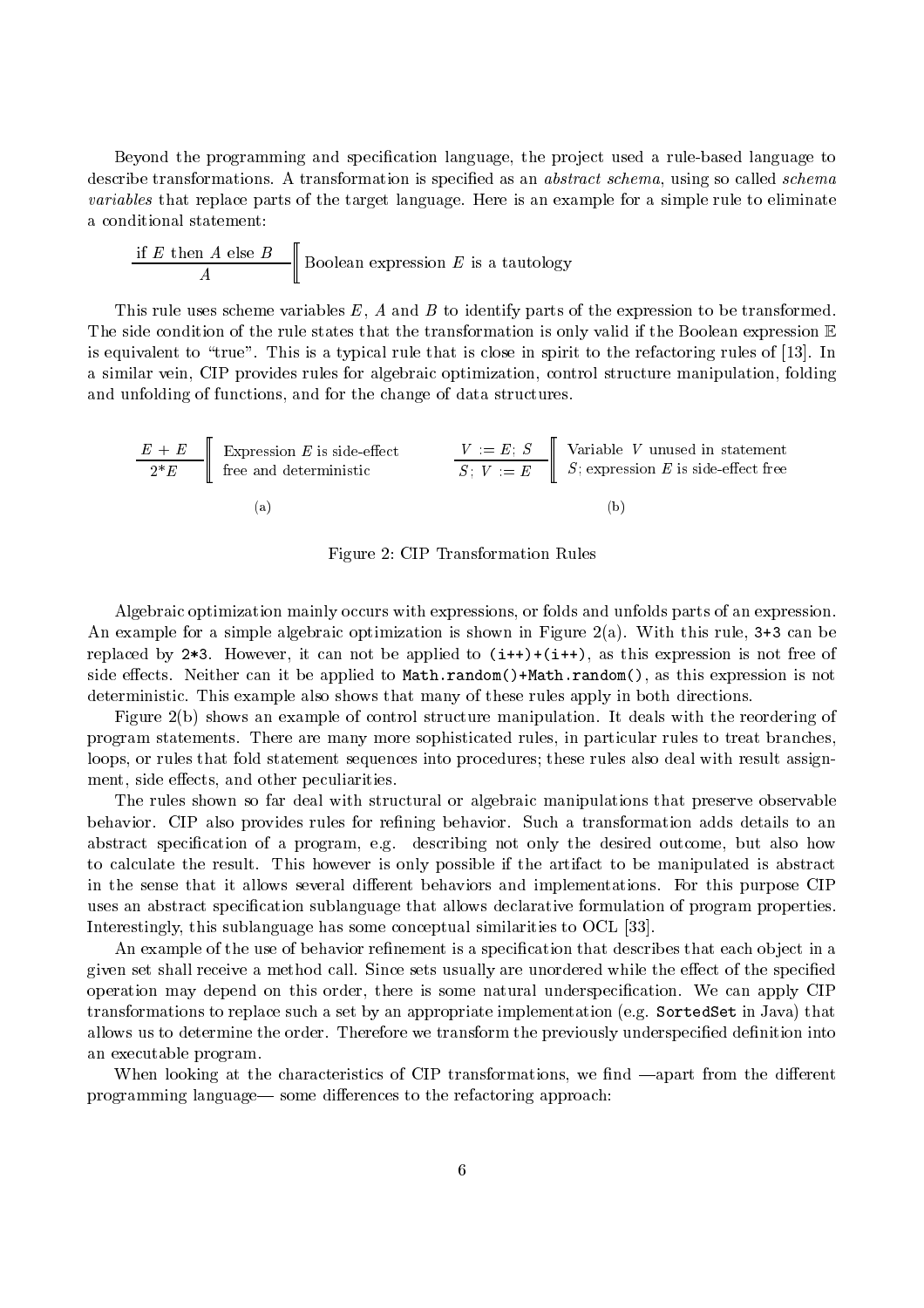- Rules are used both for refactoring and for refinement.
- Rules are precisely specified and have explicit context conditions that fit to the underlying semantics.
- CIP rules are used not only for improving existing code, but for deriving new code from abstract specifications.

This makes an important difference in methodical use, as CIP transformations are designed to constructively assist iterative step-by-step development. To further improve assistance of iterative development, the small transformational steps can be combined into powerful *tactics*. Such a tactics can be used for algebraic optimizations, repetition of a series of steps, or can even be understood as the explicit manifestation of a design pattern in procedural form. In this respect CIP has a more fine grained iterative development process than even XP.

## 5 **System Structure Refactorings**

Transformational approaches are not limited to programming languages. In this section, we demonstrate distributed systems can be refactored at the architectural level of distributed systems.

We model the distributed system as a network of component that communicate asynchronously over buffered unidirectional channels. The message exchange between components of a distributed systems is represented by message streams, finite or infinite sequence of data. Each message stream represents the communication history over a channel between two components.

The behavior of a system component is then modeled by a relation between its input and output communication histories. We impose a number of restrictions that ensure that the component behavior is causally correct, i.e., the component output may not depend on future component input (see [10] for details).

Based on streams and I/O history relations, a precise notion of an architecture for distributed message-passing systems can be defined. A system consists of input and output channels, a set of components and a connection structure that satisfies the following restrictions: Components have no common output channels, each component input is either a system input or a component output (possibly of the same component), and each system output emerges as an output of one of its components (Figure 3). Under these assumptions, the behavior of a system is precisely defined by the intersection of the component I/O relations; hiding of internal channels is accomplished by existential quantification. A system where all internal channels are hidden can be itself regarded as a component. Therefore, systems can be composed hierarchically.



Figure 3: Message passing system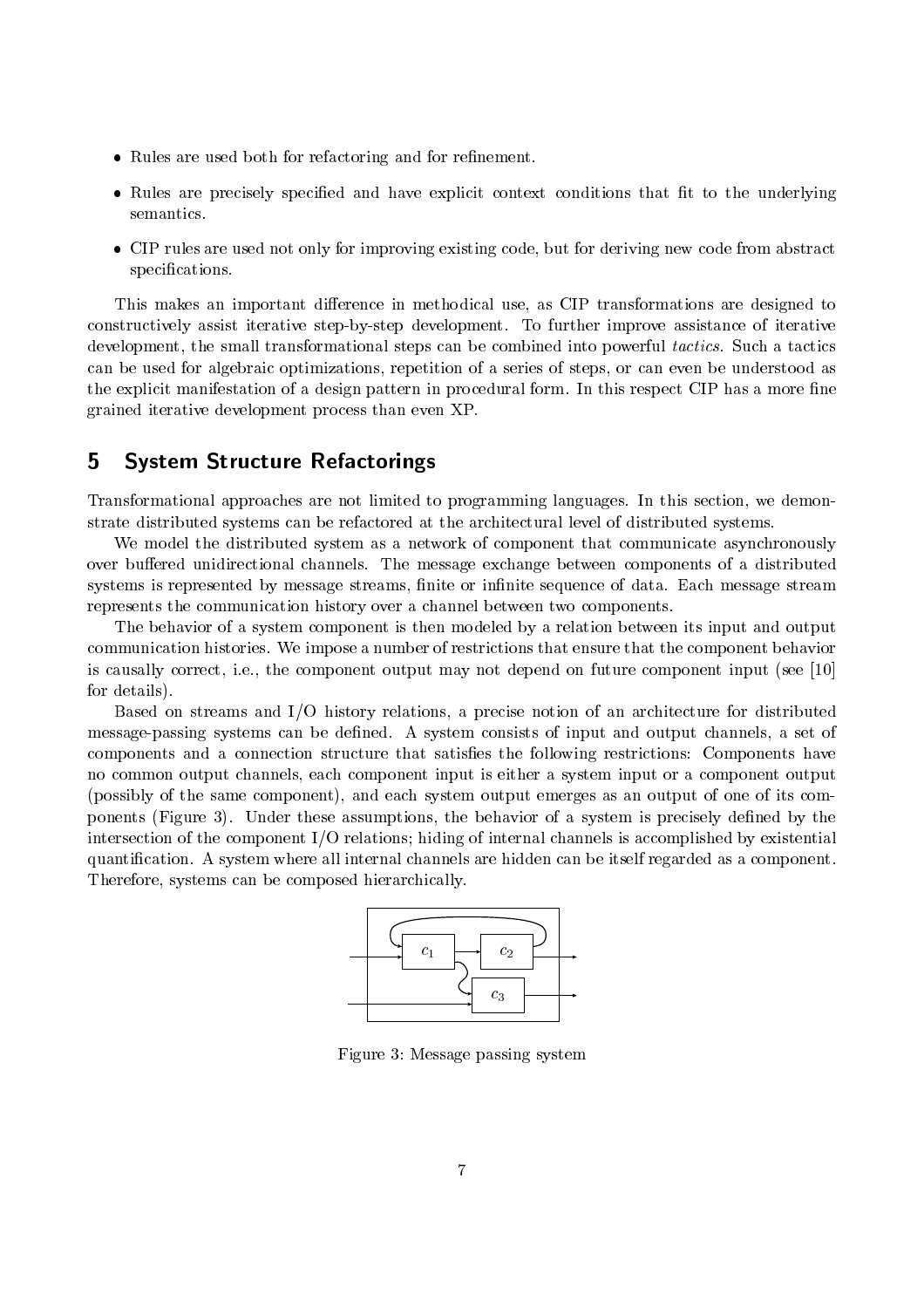Since component and system behavior are described as relations of input and output histories, there is a natural refinement concept based on the behavior subset relation. Elaborate refinement rules for behavioral and interface refinement can be defined [10].

These refinement rules are based on an abstract syntax of component specifications and composition operators. For practical application in an incremental development process, refactoring rules that are based directly on the graphical representation of a system architecture are more useful. In  $[24, 25]$ , we introduced such a set of rules, that allows a system designer to

- introduce and remove system components.
- introduce and remove component input channels,
- introduce and remove component output channels,
- refine component behavior, possibly under consideration of an invariance predicate that characterizes the behavior of the other system components, and to
- replace a component by a subsystem and vice versa.

Each of these rules preserve the restrictions on the system architecture mentioned above. Some of the preconditions of these rules are syntactical ("the output channels of a component to be removed may not be used by other components"), some of them refer to system behavior invariants.

To show the flavor of the rules, the following rule is used to introduce a new component output channel  $p$  for a component  $C$  of a distributed system:



Note that the behavior on the new output channel  $p$  can be arbitrary; this introduces underspecification which can later be removed by behavior refinement, for instance using this rule:



Here, a system invariant is used as a predicate over streams that characterizes the valid input histories of the system. [25] contains a more formal presentation of this rule and a justification of its correctness.

Figure 4 shows the transformation of a simple data collection system. The component PRE gathers data, preprocesses it, and sends it to a remote database RDB. To reduce the required transmission bandwidth, in a new version of the system only the difference of the current data to the previous data shall be transmitted. The six structure diagrams show the necessary transformation steps: Introduction of encoding and decoding components (ENC and DEC), connection of the new component to the existing system, elimination of the previous connection between PRE and RDB, and the folding of PRE and ENC as well as DEC and RDB to new components.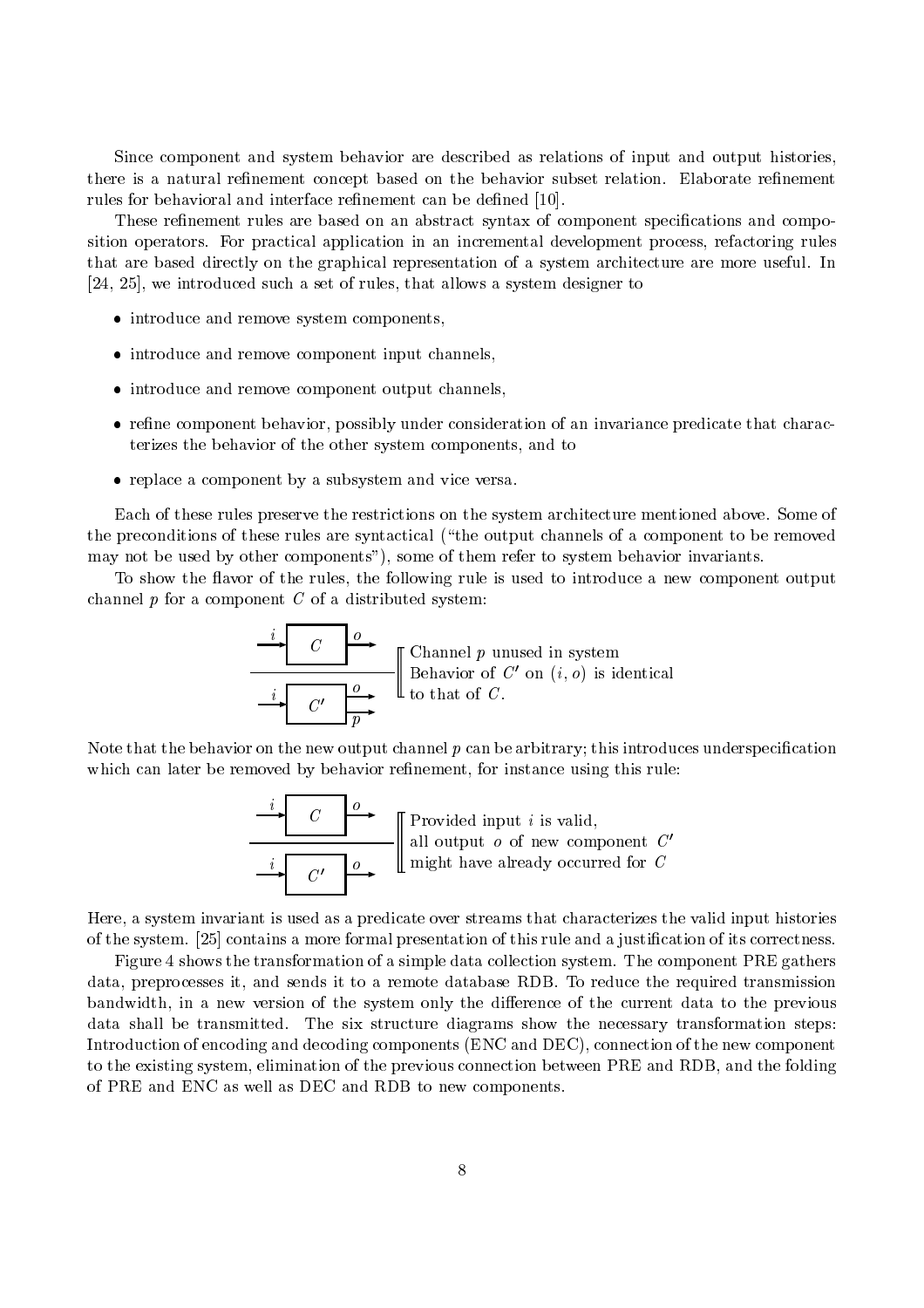

Figure 4: System Structure Transformation

Most of these steps are purely syntactical; only the step from Figure  $4(d)$  to Fig.  $4(e)$  requires some formal reasoning to show that the encoded data is essentially the same as the unencoded data (see [25] for a formal proof, it is based on the behavior refinement rule presented above).

The example also shows how to assemble the transformation rules to more complex domain specific transformation pattern. There are only very weak assumptions about the behavior of PRE and RDB. which means that this example can be used without further proof obligation for similar situations.

The architectural transformation rules are similar to the CIP transformation rules in that they encompass not only refactoring but also refinement; they are also based on a precise semantics so that the rules can be give explicit and precise context conditions.

Architecture refinement is by no means limited to software systems, but may be applied to business models or organizational models as well; [30] shows an example for the transformation of business processes.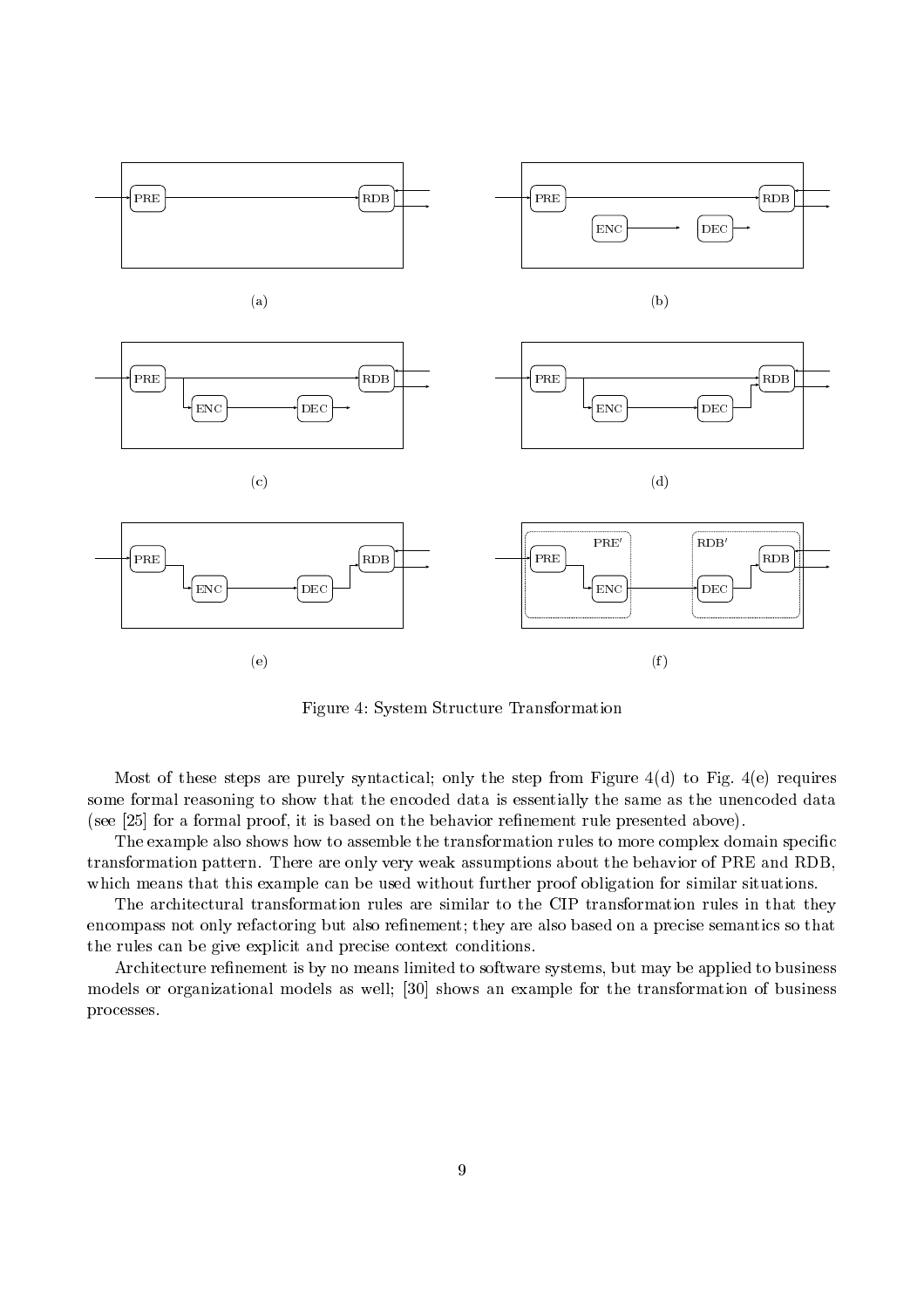#### 6 **State Machine Refactorings**

During the last years, it has become common practice to describe the behavior of system components by state machines, which are described graphically by state transition diagrams [8, 28] or, extended with hierarchy and parallelism, by Statecharts [18, 17].

For components in distributed systems, state machines can be given a formal semantics based on streams that is compatible with the architecture model of the previous section [28, 8].

This semantics can be used to give a set of refactoring and refinement rules that, among some other transformations, allows us

- to add new states and to remove unreachable states,
- to add new input messages to a component,
- to remove transitions, provided there are alternative transitions for the same input,
- to add transitions, provided there are no existing transitions for the same input.

As an example, below is the component interface and a —very much simplified— state transition diagram for the remote data base of the example in Figure 4:



Here, M is a assumed to be the data base; it is initially empty. New data  $(k, d)$  arrives as pairs of data and key on the input channel i and is stored in M by updating M. Queries arriving on the request channel  $r$  are answered by looking up the corresponding data and forwarding it over  $o$ .

The state machine refinement rules can be used to capture the step from Figure  $4(c)$  to Figure  $4(d)$ in the example, where a new input channel is added to the data base:

- The state machine's input signature is extended from  $\{i, r\}$  to  $\{i, r, i'\}$  for the new input channel which carries the data from the decoder. The justification of this step is that while the behavior of the machine for input on  $i'$  is undefined, its behavior for input on r and i is identical to the original behavior.
- In the next step, the behavior for input on  $i'$  is defined. For the simple example here, input on i' is treated exactly as input on i: The decoding of the data occurs already in the separate component DEC.

$$
/M := \mathcal{D} \bigotimes^{i} i = (k, d) / M := M[k \rightarrow d]
$$

$$
i' = (k, d) / M := M[k \rightarrow d]
$$

$$
r = k/d := (M(k))
$$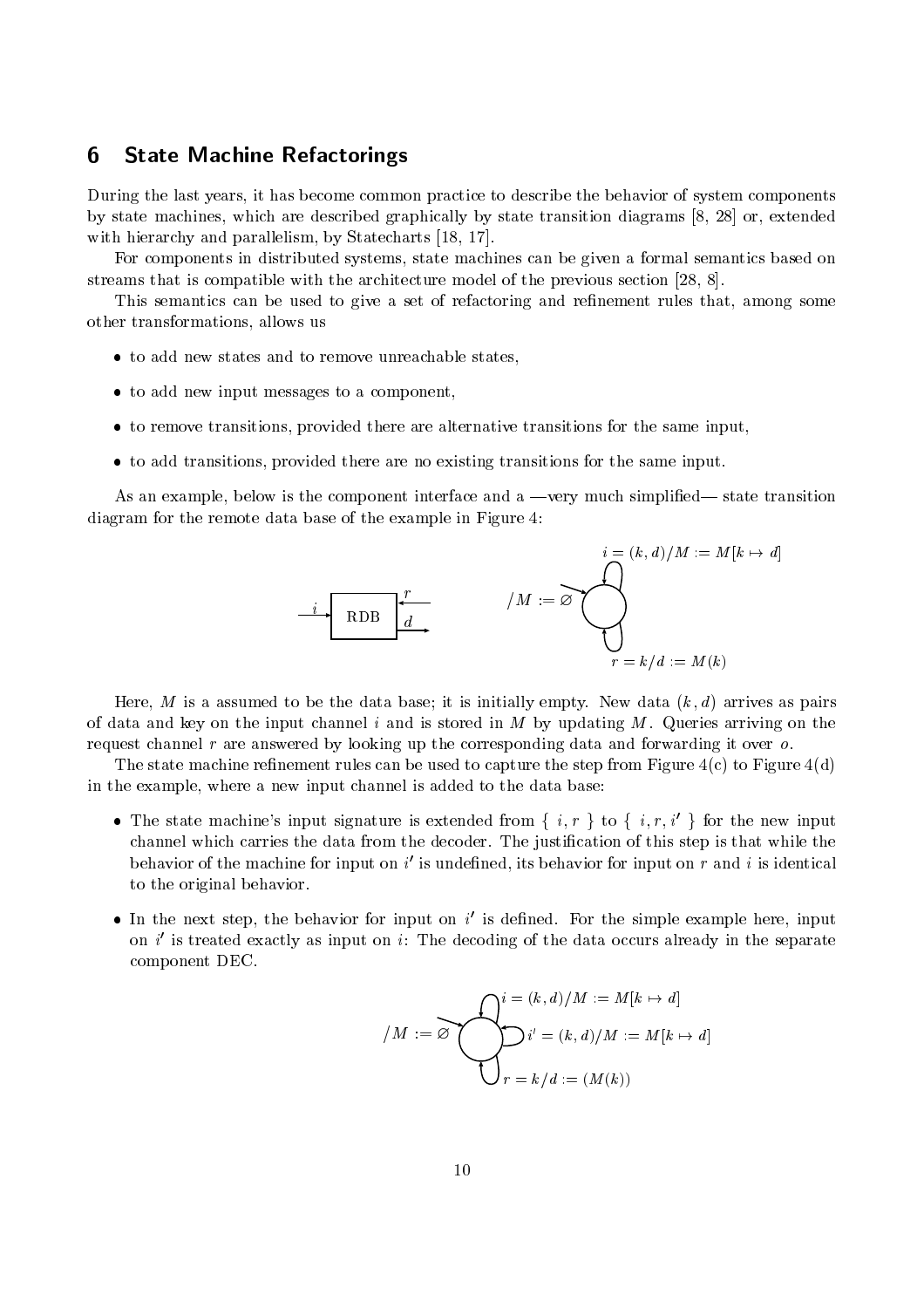Note that these two transformation steps are likely to be used together in practice: While the first step introduces internal underspecification in the system (because the behavior for input on he new channel is undefined), the second step immediately restricts or even removes it again, thus making the new channel "useful".

The step from Figure 4(d) to Figure 4(e) removes the old input channel i of the data base. While this step should seemingly be symmetric, it is much more ambitious. In general, input channels cannot be removed without deeply changing component behavior. In this case, however, we can show as a system invariant that the same data arrives on channels i and  $i'$  (for instance, using the verification techniques for I/O history specifications of [7]); removing the transition that reads from i therefore leaves the data base behavior unchanged, and it is safe to remove the input channel  $i$  altogether.

For a more formal discussion of the state machine transformation rules, see [28]; a similar rule has been developed for a Statecharts dialect [31].

#### $\overline{\mathbf{7}}$ **Conclusion**

In the previous sections, we have presented various approaches of system transformation that are quite similar to refactoring techniques in the sense of Fowler. Common to these approaches is that the artifact or pieces of the artifact that is being developed are changed in small and systematic steps. where each step improves the system according to a —not necessarily formalized— metric, such as maintainability, reduction of underspecification, speed, memory consumption or even simply esthetics.

Refactoring steps can also be based on mathematical models. Each refactoring step can then be given precise context conditions that have to be justified in order for the step to be applicable. These mathematical approaches generalize to *refinement* transformations, where behavior descriptions can be specialized during the development process. Of course refinement is not limited to programming languages or the pipe and filter architectures used in this paper, but they can be applied to a variety of styles, such as interpreters, communicating systems or event based systems [32].

The use of a series of small and systematic transformations during the software development does not fit into the waterfall or the spiral models of software engineering [5]. Instead it corresponds to a short-cycled, iterative method. It is therefore no coincidence that refactoring became prominent together with Extreme Programming [4], where development cycles are kept as short as possible.

The experience with transformation rules for structure and state transition diagrams lead us to believe that the core concept of Extreme Programming —systematic and small steps to improve the final result for certain goals— can be applied for a large number of modeling techniques beyond mere programming languages.

And indeed it should: While refactoring and Extreme Programming somewhat helped break the stasis of the established large-scale development processes, the scalability of XP is rather doubtful. An adaption of the XP and refactoring principles to high-level modeling techniques, coupled with code generation from models can extend the reach of small-cycle incremental development approaches.

Unfortunately, for the currently emerging standard UML [17] there is still a deficit of accepted transformation techniques; perhaps first the modeling and refactoring power of UML tools has to be improved. With emerging improved tool assistance and better understanding of refactoring techniques of various modeling and programming languages (not only UML), development cycles will become even shorter and systems redesign more flexible.

Another deficit of the UML is the inadequate mathematical foundation; there is no commonly accepted formalization that could be used to establish the notion of behavioral equivalence that is at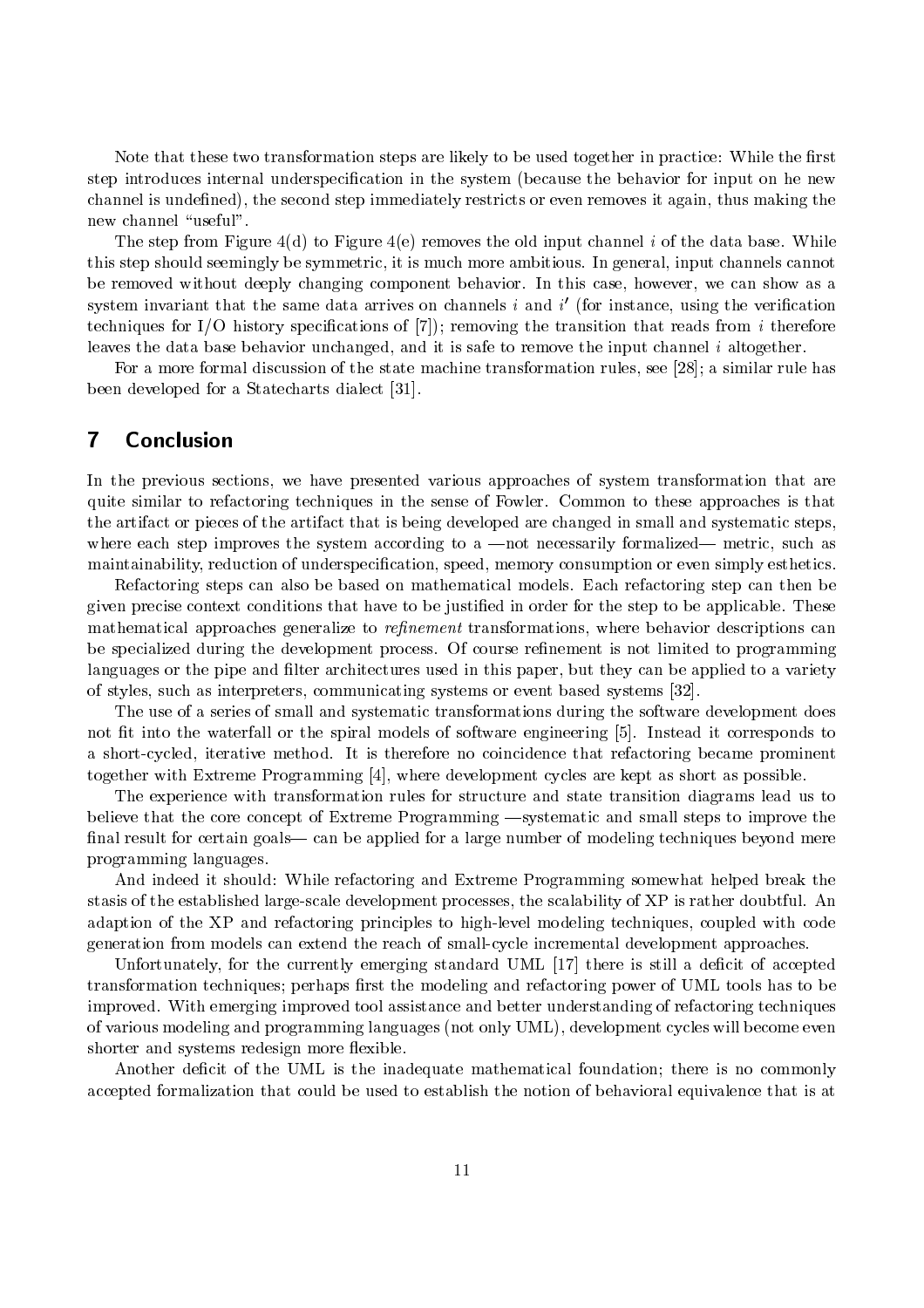the core of refactoring. It might therefore seem worthwhile to more closely follow XP and to start with an indirect equivalence notion based on test case specifications; current work on model-based test sequence generation techniques (e.g.  $[26, 27]$ ) could offer some machine assistance in this respect.

# **References**

- [1] R.-J. Back and J. von Wright. Refinement Calculus. Springer, 1998.
- [2] F. L. Bauer and H. Wössner. Algorithmic Language and Program Development. Springer, 1982.
- [3] F.L. Bauer, R. Berghammer, M. Broy, W. Dosch, F. Geiselbrechtinger, R. Gnatz, E. Hangel, W. Hesse, B. Krieg-Brückner, A. Laut, T. Matzner, B. Möller, F. Nickl, H. Partsch, P. Pepper, K. Samelson, M. Wirsing, and H. Wössner. The Munich Project CIP, Vol 1: The Wide Spectrum Language CIP-L. LNCS 183. Springer-Verlag, 1985.
- [4] K. Beck. *Extreme Programming Explained: Embrace Change.* Addison-Wesley, 1999.
- [5] B.W. Boehm. A spiral model of software development and enhancement. Software Engineering Notes,  $11(4)$ , 1994.
- [6] J. Brant and D. Roberts. Refactoring browser tool. http://st-www.cs.uiuc.edu/~brant, 2001.
- [7] M. Breitling and J. Philipps. Step by step to histories. In AMAST 2000, LNCS 1816, 2000.
- [8] M. Broy. The specification of system components by state transition diagrams. Technical Report TUM-19729, Institut für Informatik, TU München, 1997.
- [9] M. Broy, C. Facchi, R. Grosu, R. Hettler, H. Hußmann, D. Nazareth, F. Regensburger, O. Slotosch, and K. Stølen. The Requirement and Design Specification Language SPECTRUM, An Informal Introduction, Version 1.0, Part 1. Technical Report TUM-19312, Technische Universität München, 1993.
- [10] M. Broy and K. Stølen. Specification and Development of Interactive Systems. Springer, 2001.
- [11] J. Dieudonne. Mathematics The Music of Reason. Springer, 1992.
- [12] E.W. Dijkstra. Notes on structured programming. In C.A.R. Hoare O. Dahl, E.W. Dijkstra, editor, *Structured Programming.* Academic Press, 1971.
- [13] M. Fowler. Refactoring. Improving the Design of Existing Code. Addison-Wesley, 1999.
- [14] K. Futatsugi, J. Goguen, J.-P. Jouannaud, and J. Meseguer. Principles of OBJ2. In B. Reid, editor, Proceedings of 12th ACM Symposium on Principles of Programming Languages, Association for Computing Machinery, pages 52-66, 1985.
- [15] J. Goguen. Hidden algebra for software engineering. In Conference on Discrete Mathematics and Theoretical Computer Science, volume 21 of Australian Computer Science Communications, pages 35–59. Springer, 1999
- [16] J. Gosling, B. Jov. and G. Steele. The Java Language Specification. Addison-Wesley, 1996.
- [17] UML Group. Unified Modeling Language. Version 1.4, Object Management Group (OMG), www.omg.org, 2001.
- [18] D. Harel. Statecharts: a visual formalism for complex systems. Science of Computer Programming, 8:231– 274, 1987.
- [19] M. Jackson. Software Requirements and Specifications a lexicon of practice, principles and prejudices. Addison Wesley, 1995.
- [20] S.L. Peyton Jones and A. Santos. A transformation-based optimiser for Haskell. Science of Computer *Programming*,  $32(1-3):3-47$ , September 1998.